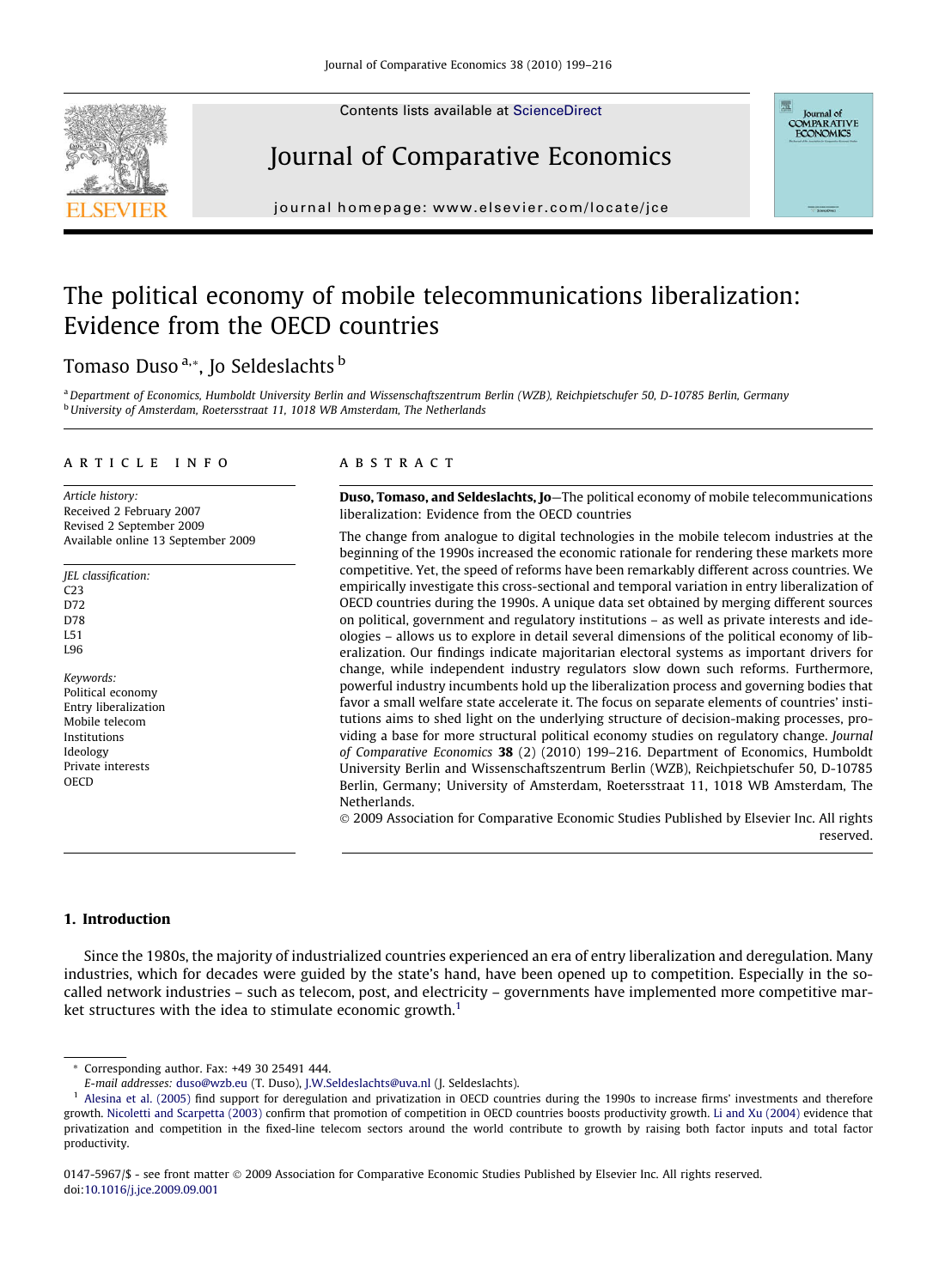The speed and extent of these reforms, however, have been remarkably heterogenous. We explore these differences by investigating the liberalization patterns in mobile telecom industries of the OECD countries during the 1990s. Our study is based upon the underlying notion that, while political ideology ([Olson, 1965; Romer and Rosenthal, 1987](#page--1-0)) and the relative power of interest groups [\(Stigler, 1971; Peltzman, 1976\)](#page--1-0) shape the direction of economic policy, a country's institutional environment determines the ease of implementing the desired outcome ([Lijphart, 1999; Henisz and Zelner, 2006](#page--1-0)). Hence, we argue that policies arise as a result of pressure by interest groups and politicians pursuing their private interests and ideologies, subject to institutional constraints that provide checks and balances to the introduction of new initiatives.

Accordingly, we construct a novel database by merging data on mobile telecom industries in OECD countries during the 1990s with several sources on political dimensions. We uncover a number of stylized facts. First, in accordance with private interest and partisan politics theories, while strong incumbents and pro-regulation governments slow down liberalization, governing bodies that favor a small welfare state speed up entry. Second, majoritarian systems are the most robust drivers for change, in line with these systems being more effective in altering the status quo, due to their higher concentration of power. Third, more independent industry regulators slow down liberalization, confirming agency theories of regulation. Our results broadly correspond with the idea that a higher division of power leads more often to policy gridlock in demo-cratic countries [\(Becker, 1983; Cox and McCubbins, 1986](#page--1-0)).<sup>2</sup> Thus, although political stability and an avoidance of power abuse is in general desirable [\(Persson et al., 1997; Powell, 2000](#page--1-0)), more checks and balances slow down reforms.

The choice to focus on entry liberalization in the mobile telecom industries during the 1990s, is threefold. First, due to drastic technological change during that time period, mobile telecom experienced a fast and radical liberalization process.<sup>3</sup> Second, the policy outcome, i.e. the number of mobile services providers allowed to operate in a market, is a direct consequence of the decisions taken by political actors. This directly links the political process with the observed policy. And third, the telecom industries are an essential part of the infrastructure, since they offer substantial positive externalities to other industries by reducing transaction costs ([Röller and Waverman, 2001\)](#page--1-0). In sum, our approach offers a focused study on the political process of economic policy-making in an important and unusually dynamic industry.

Our paper follows the renewed interest on the economic effects of institutions (e.g. [Besley and Case, 2003; Acemoglu and](#page--1-0) [Robinson, 2008\)](#page--1-0). More specifically on entry regulation, [Djankov et al. \(2002\)](#page--1-0) explore the variation in 75 countries of the bureaucratic requirements to set up a new business. Their results show that regulation is pursued for the benefit of politicians and bureaucrats, in line with [De Soto's, Shleifer and Vishny's](#page--1-0) 'grabbing hand' theories. Most similar to ours is the study by [Li and Xu \(2002\)](#page--1-0), who investigate the political economy of privatization and competition in the fixed-line telecom sectors in 45 countries. They find that, while democratic countries with a strong presence of pro-reform interest groups are more prone to reform, less democratic countries are more likely to retain a higher level of state ownership.

We add to previous studies on entry regulation by including detailed indicators of regulatory institutions, which we find matter for liberalization. Further, while other works use institutional indices, our paper uncovers single institutional elements that influence the policy outcome. This focus on separate drivers is more befitting for shedding light on the underlying structure of the political decision-making process. Additionally, ours is the first study to focus on the liberalization of the mobile telecom industry, a particularly interesting sector, given that the increased competition there has had a major immediate impact on consumers [\(Gruber and Verboven, 2001b](#page--1-0)).

The paper proceeds as follows. Section 2 provides the building blocks of our analysis, based on a review of the literature. Section 3 deals with the description of our data. Section 4 presents our main model and discusses methodological issues. We provide the results and robustness checks in Sections 5 and 6 respectively. Section 7 concludes.

#### 2. The various dimensions of policy reform

The traditional private interest view of regulation stresses the role of interest groups, which demand governmental inter-vention to redistribute in their favor the rents that are generated by market failures ([Stigler, 1971; Peltzman, 1976](#page--1-0)).<sup>4</sup> Yet this theory is only partial in the sense that it does not model the supply side of policy. The policy-making bodies – politicians, governments and regulatory agencies – must be considered in a fully micro-founded theory of economic policy, since these actors create and shape the regulatory process. This extends the private interest view in three dimensions. First, politicians and legislators care about the policy outcome as well, as partisan politics theories say ([Alesina and Rosenthal, 1995\)](#page--1-0). Second, policy-makers are agents of their constituents. When information is imperfect, their private interests may matter. For example, regulators may collude with industry incumbents to capture part of the rents [\(Faure-Grimaud and Martimort, 2003\)](#page--1-0). And third, the comparative politics approach highlights the role of institutions, where more institutional players induce less flexibility in formulating policy [\(Henisz and Witold, 2000\)](#page--1-0).

This study brings together different data sets which enables us to take into account all of the above dimensions. In order to present the different approaches to policy-making in an orderly way, we make the distinction between interest groups

 $<sup>2</sup>$  A division of political power may also have positive effects on reforms, since this increases the credibility of the reform program for private investors ([Levy](#page--1-0)</sup> [and Spiller, 1996\)](#page--1-0). But this effect is more important in developing and undemocratic countries [\(Henisz et al., 2005; Li and Xu, 2002](#page--1-0)).

<sup>3</sup> The early 1990s showed a trend towards more competitive markets with the switch from analogue to digital technology, because the induced large increase in spectrum capacity undermined the traditional arguments for government intervention and natural monopolies ([Gruber and Verboven, 2001a](#page--1-0)).

 $<sup>4</sup>$  [Stigler's \(1971\) and Peltzman's \(1976\),](#page--1-0) idea of regulation is broad, including all dimensions of government intervention. While keeping this terminology</sup> when referring to their theories, the rest of the paper refers to industry-level regulatory agencies when using the terms 'regulators' and 'regulation'.